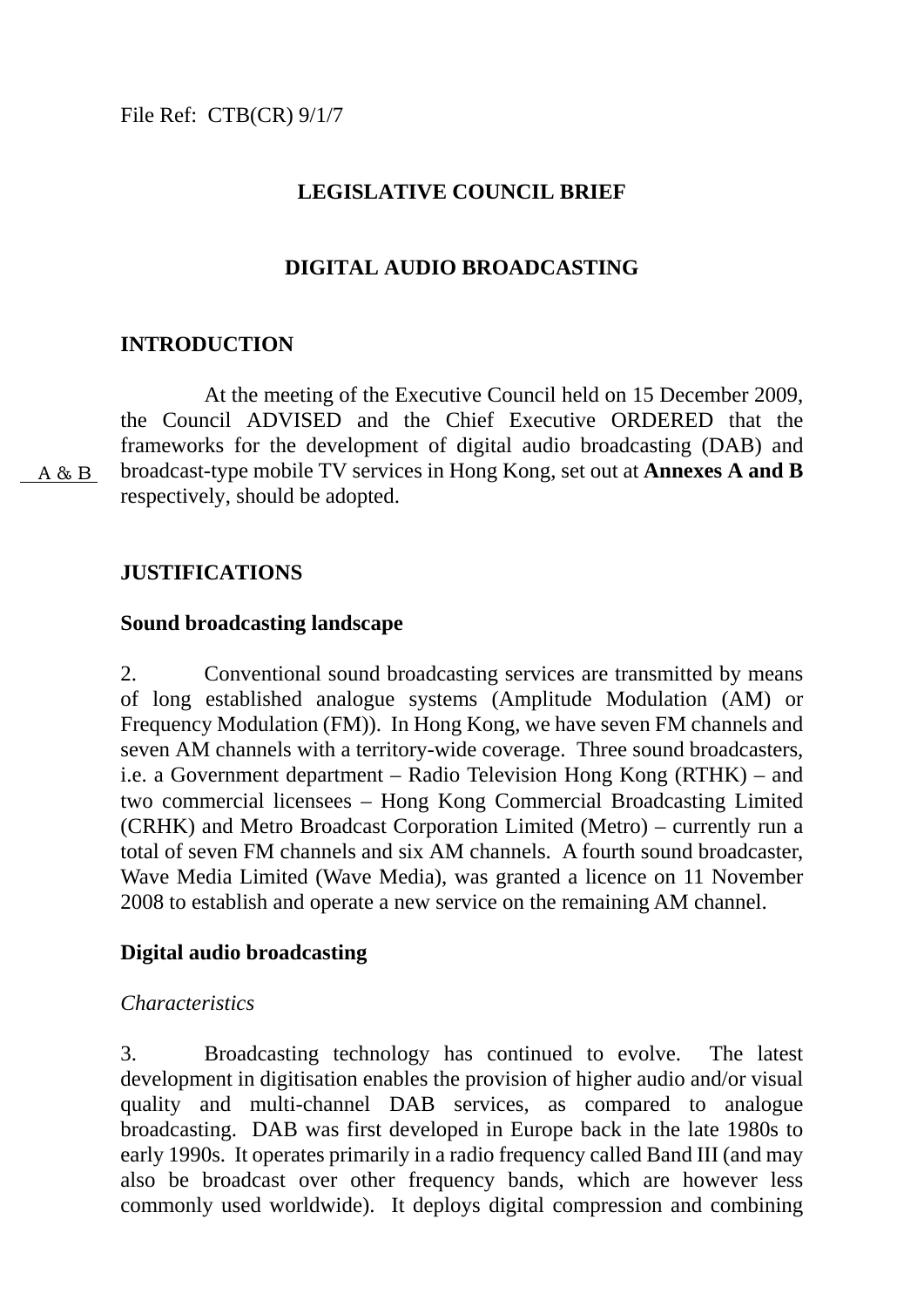technologies, and is therefore more spectrum-efficient. In other words, DAB is capable of providing more programme services in a given frequency multiplex, offering high sound quality comparable to CD, and allowing for transmission of texts and/or pictures along with pure sound. To launch DAB services, broadcasters will, however, have to invest quite heavily in digital transmission equipment, while listeners will have to acquire new digital radio sets to receive programmes broadcast via DAB.

# *Established policy*

4. Following the outcome of a public consultation exercise conducted in 2000, we have been taking a market-driven approach in respect of the development of DAB in Hong Kong. The Office of the Telecommunications Authority (OFTA) has set aside frequencies in Band  $III<sup>1</sup>$  and L Band<sup>2</sup> for interested parties to apply for DAB trials. RTHK has conducted extensive DAB technical trials in Band III. CRHK and Metro joined a DAB technical trial in L Band led by the Government back in 1998. These trials, particularly those on Band III, were successful and confirmed the technical feasibility of running DAB in Hong Kong. In December 2008, in the context of developing the mobile TV services framework, we have indicated that the provision of DAB as value-added services may be provided on up to 50% of the spectrum capacity to be allocated for mobile TV services (more details in paragraphs 16 and 17 below).

### *Latest developments*

5. We have seen an increasing trend of development of DAB services overseas. In this regard, UK is front runner in developing DAB services since the 1990s and has a take-up reaching around 27% of the radio listening public. A more recent example is Australia which rolled out its DAB services in 2009. In Hong Kong, we have also noticed an increased market interest in the development of DAB services, including the application for a trial permit from the Telecommunications Authority (TA) by Wave Media to carry out trial transmissions of DAB on Band III for a six-month period from 1 November 2009. It is also relevant to note that DAB receivers are now much more affordable. The retail price of a standalone receiver is down to around \$600 and prices still appear to be falling.

# 6. Separately, in September 2009, the Government announced the

<sup>&</sup>lt;sup>1</sup> Band III has been used for DAB services in Europe for some time but the use of this frequency band for broadcast-type mobile TV services is also now feasible.

<sup>2</sup> The use of the L Band for DAB or mobile TV services is not popular and this frequency band would be reserved subject to further development of the worldwide market.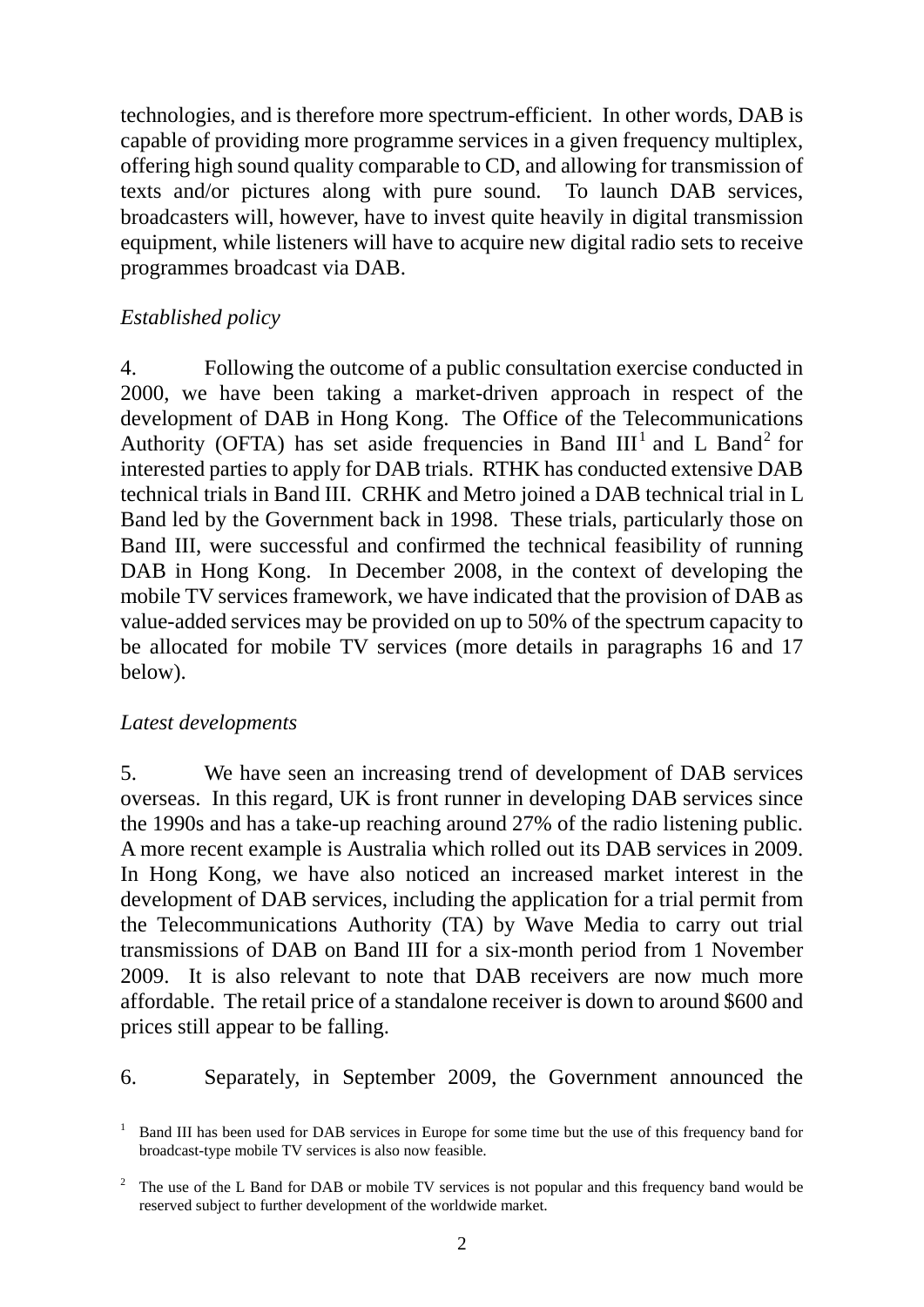decision to task RTHK to be the public service broadcaster in Hong Kong and to expand its scope of service, including the provision of DAB services by RTHK through the use of a Band III multiplex for public service broadcasting (PSB) purposes.

7. Against the above background and in accordance with our established market-led policy, we consider that it is now appropriate to introduce DAB in Hong Kong in a phase-by-phase manner. We have drawn up an implementation framework for the launch of DAB services in Hong Kong, at **Annex A**. The salient features of the framework are summed up as in paragraphs 8 to 15 below.

# **Proposed implementation framework for DAB development**

# *Spectrum availability and allocation*

8. Worldwide experience has shown that Band III frequencies are most suitable for DAB services. In Hong Kong, we have four 1.5MHz multiplexes available in Band III, each of which can carry at least seven CD-quality audio channels based on the prevailing Eureka 147 DAB standard. However, a more advanced standard, DAB+, has gradually become the industry norm. This provides sound quality equivalent to that possible on DAB but at a lower data rate using sophisticated compression techniques. For one Band III multiplex, up to 13 CD-quality audio channels can be provided. Taking into account overseas experience with DAB implementation, the value of the frequency spectrum and RTHK's plan to launch DAB services, we consider it prudent at this stage to first release one 1.5 MHz Band III multiplex for the provision of DAB services starting from late 2010 or early 2011. Depending on market demand, we may consider releasing further multiplexes for the provision of DAB services in due course.

9. Unlike the case of digital terrestrial television (DTT) which offers opportunities for analogue switch-off and deployment of the UHF Band frequencies involved for more valuable use in broadcasting and other communications services, the listening public in advanced overseas jurisdictions like the UK and the US generally regard DAB as a supplement to, rather than a replacement of existing analogue AM/FM services. In line with international practices, there is no plan for switching off analogue AM and FM services.

# *Scope of service*

10. Interested parties would be encouraged to provide new programmes through DAB to add diversity to the choice of radio programme services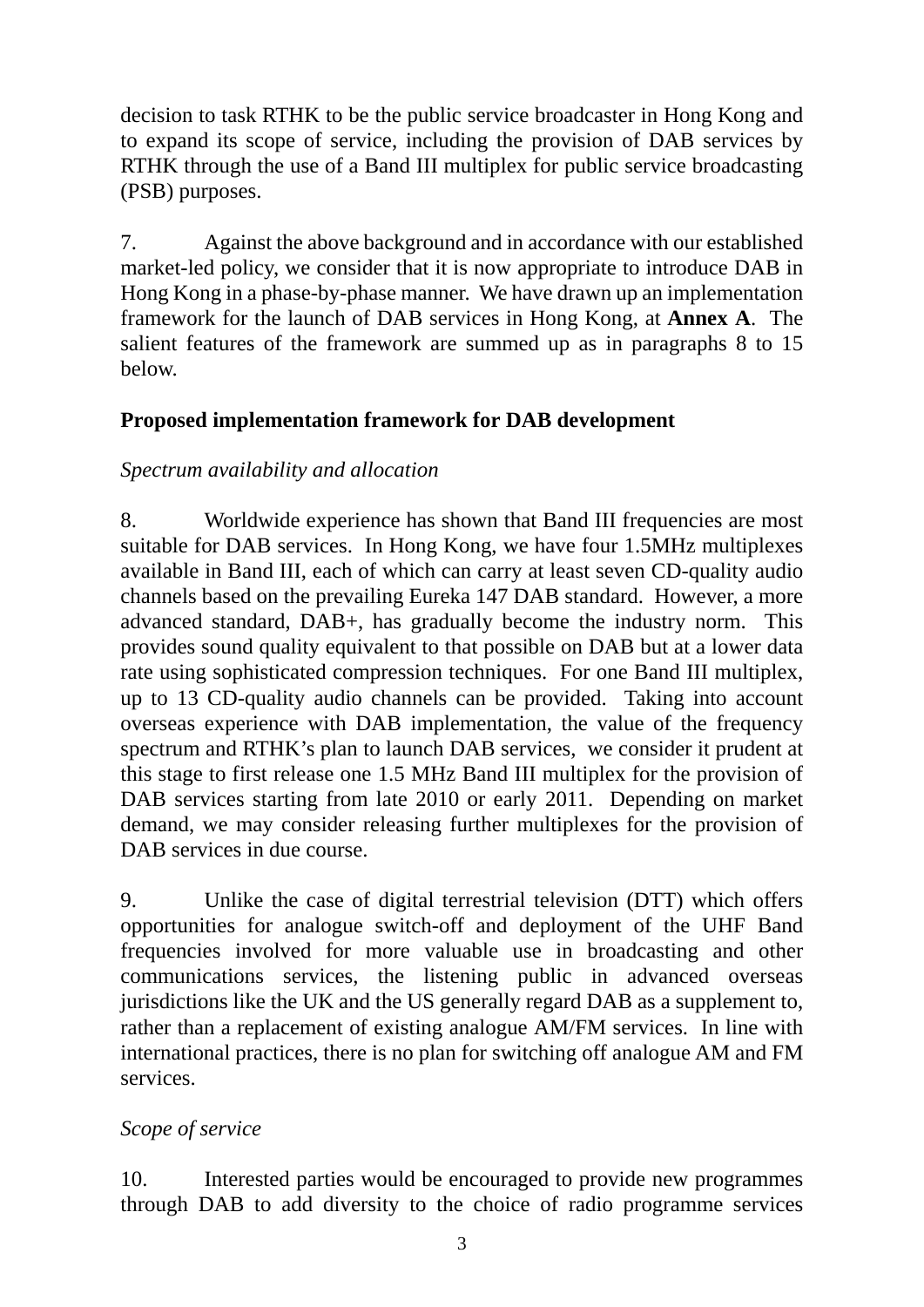available in Hong Kong. Existing broadcasters may be allowed flexibility to simulcast their current analogue services in order to improve reception quality of their existing services, particularly in the case of AM broadcast.

11. In addition, DAB services provided will not be subject to any "positive" programme requirements, i.e. minimum requirement for programmes on specific topics such as arts and culture, or for specific target audience such as youth and elderly. However, during the formal licence application stage, applicants who are interested in providing DAB services will be required to provide detailed proposals on their programming plans and the target audience. Proposals submitted by successful applicants would be binding and form part of their licences. The broadcasters will be required to broadcast announcements in the public interest provided by the Government (one minute per clock-hour at most on a per channel basis) and publicity materials of the BA (twice daily for not more than one minute per channel, subject to a cap of five minutes per week per channel). This regulatory approach is in line with the current practice for the launch of DTT to give room for new contents to flourish.

# *Network construction*

12. DAB service providers would have to bear the capital and operating costs for establishing and operating their DAB network to achieve territory-wide coverage. In Hong Kong, seven transmission stations located at strategic hilltop sites are established and maintained to provide territory-wide FM radio coverage. RTHK is currently the manager of these sites and the existing commercial broadcasters have been using the common facilities (such as antenna) on a cost-sharing basis. In order to provide similar territory-wide coverage as FM services, it is anticipated that DAB transmitters will be co-located at the existing FM transmission stations. Having regard to the capacity constraint of the existing hilltop sites and efficient use of spectrum resources, successful applicants for the first Band III multiplex will be required to share the use of the multiplex as well as a single set of transmission equipment to be accommodated in the existing seven FM hilltop sites. They will share the capital and operating costs of the infrastructural facilities among themselves on an equitable basis, and the Telecommunications Authority may intervene and adjudicate if mutual agreement cannot be reached.

13. Similar to DTT, DAB network construction would be implemented in phases. Based on our estimate, a network that would provide coverage similar to the analogue FM coverage can be built within three years. The total capital cost for transmitting facilities to provide one DAB multiplex is estimated to be around \$35 million to \$40 million.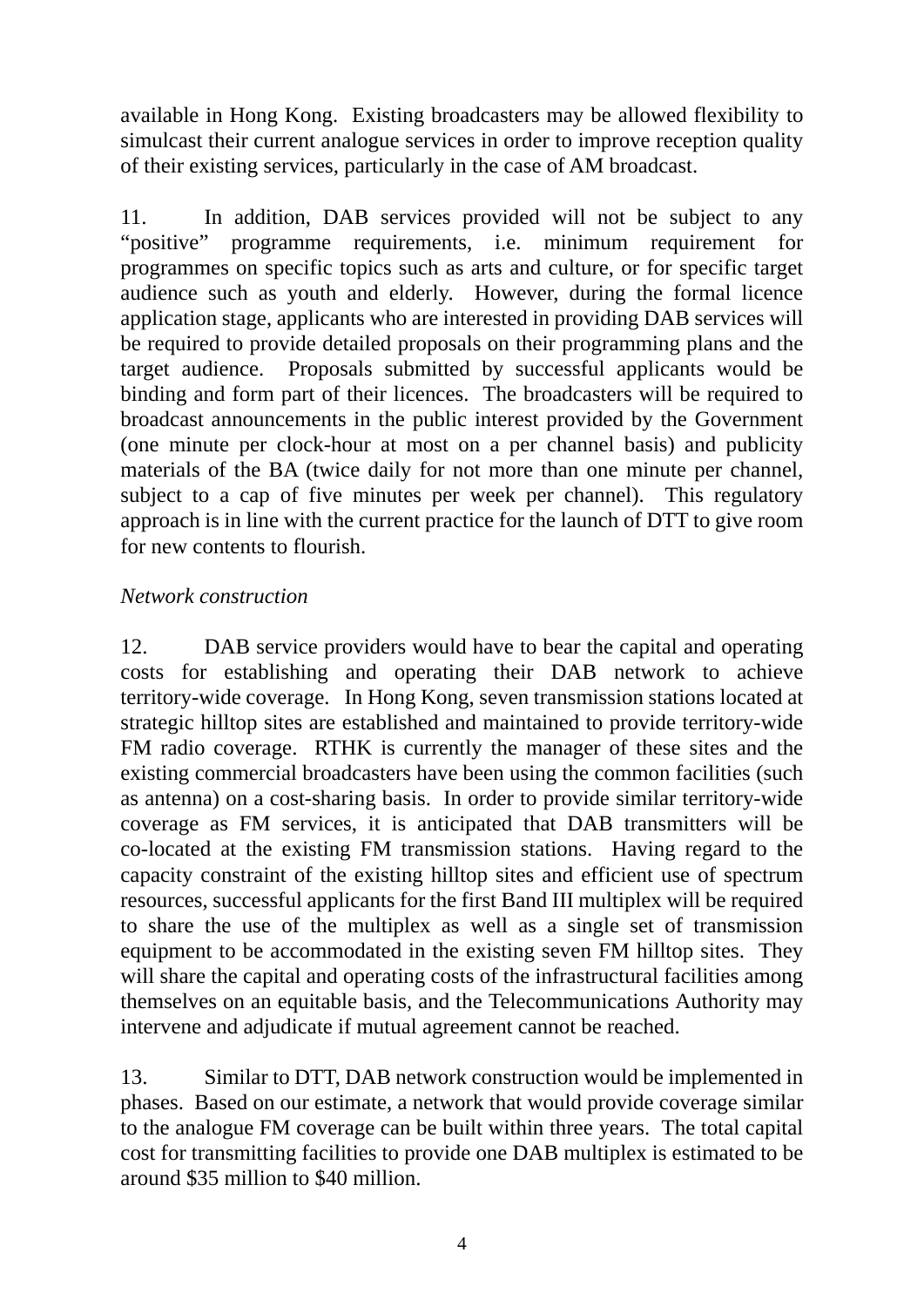### *Licence arrangement*

14. In line with the existing practice to impose licence fees on television/sound broadcasting licensees on a cost recovery basis, successful applicants would have to pay licence fees to cover the additional costs incurred by the Television and Entertainment Licensing Authority (TELA) and OFTA in regulating the new DAB services. On par with the arrangement for analogue broadcasting, no spectrum utilisation fees (SUF) will be charged for the use of Band III frequencies for DAB purpose.

### *Implementation timetable*

15. Any party which is interested to provide DAB services via the Band III multiplex set out in paragraph 8 above (including existing licensees or new applicants) will be invited to submit application to the Broadcasting Authority (BA) by 30 April 2010 in accordance with the "Guidance Note for Those Interested in Applying for Licences to Establish and Maintain in Hong Kong a Broadcasting Service under Part IIIA of the Telecommunications Ordinance  $(Cap.106)$ ".<sup>3</sup> If a successful applicant is a new comer, a new sound broadcasting licence will be granted under the Telecommunications Ordinance. On the other hand, if the successful applicant is an existing licensee, its existing sound broadcasting licence may be amended in accordance with established procedures.

# **Proposed implementation framework for Mobile TV**

# *Mobile TV*

16. On 16 December 2008, the Council ADVISED and the Chief Executive ORDERED that mobile TV services should be developed in Hong Kong. Among other things, the implementation framework covers the release of one UHF Band multiplex and two Band III multiplexes for the launch of new broadcast-type mobile TV services, with up to 50% flexibility in the use of the transmission capacity to introduce DAB or other value-added services like datacasting. In light of the latest market development and the proposed release of Band III frequencies for DAB services, we have re-visited the issue and have come to the conclusion that only one UHF Band frequency should be released for introduction of broadcast-type mobile TV. The industry has clearly indicated that UHF Band multiplex is the most suitable for mobile TV use. It has a much larger capacity and is superior to Band III multiplexes in delivering mobile TV services. This is also in line with the recent discussion with the

<sup>3</sup> Copy is available from the website of the BA at http://www.hkba.hk/.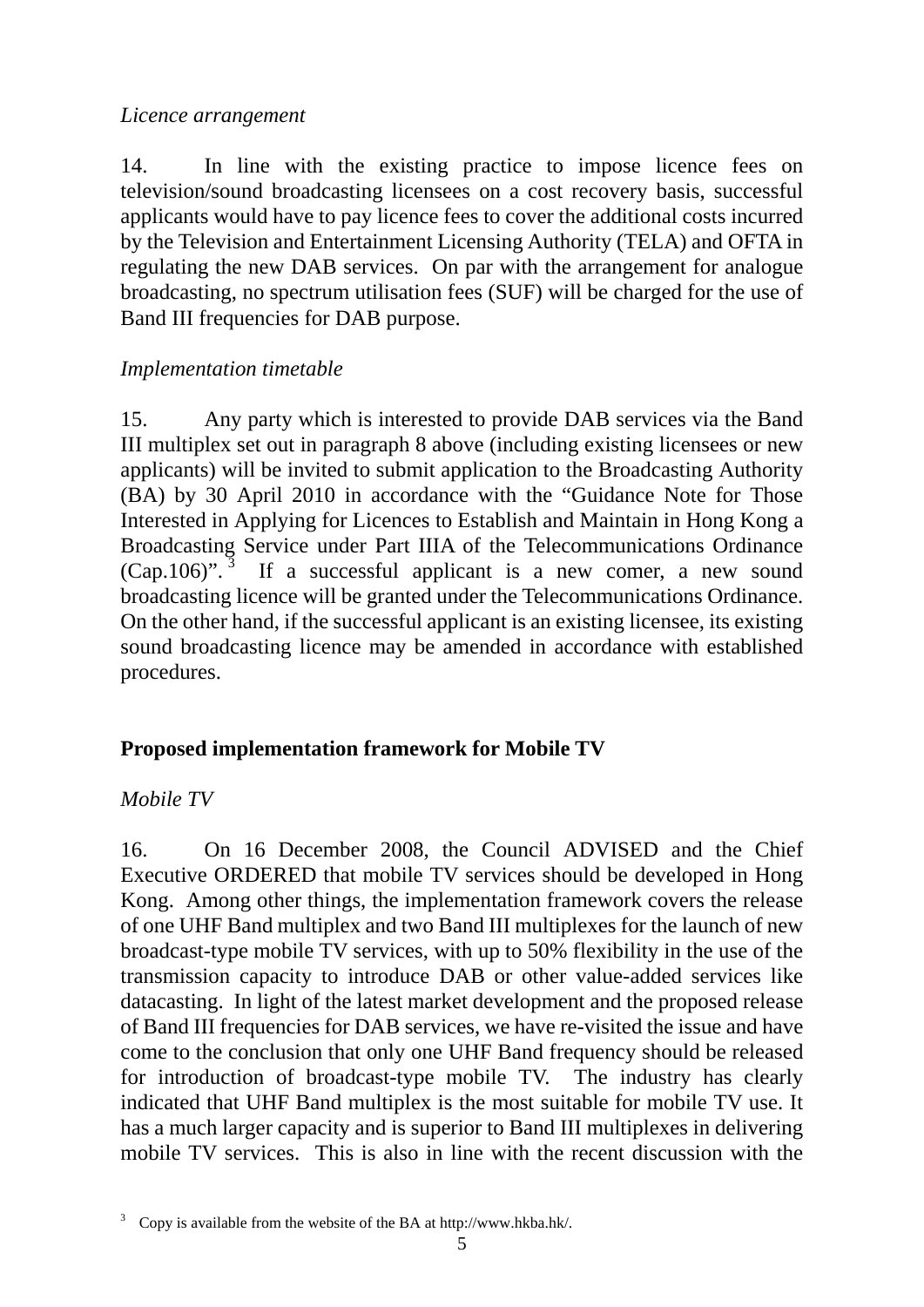Legislative Council Panel on Information Technology and Broadcasting, which considers that Band III should be reserved for DAB development.

17. As we have proposed to allocate one Band III multiplex for the introduction of DAB services, we will remove the flexibility for introducing DAB services in the mobile TV context, and adjust the cap allowed for providing other value-added communications services from 50% to 25% of the spectrum allocated. This brings the mobile TV implementation framework in line with that of DTT (also allowing 25% flexibility in the DTT transmission capacity for the provision of value-added service). The revised implementation framework for broadcast-type mobile TV services is attached at **Annex B**. The Office of the Telecommunications Authority will announce details on the auction of the spectrum for mobile TV, which will be held in the second quarter of this year.

### **IMPLICATIONS OF THE PROPOSAL**

18. The proposal is in conformity with the Basic Law, including the provisions concerning human rights. The implementation of DAB and mobile TV has financial, civil service, economic and environmental implications as set out at **Annex C**. The proposal to facilitate the development of DAB and mobile TV services in Hong Kong is in line with the sustainability principle of achieving a market-based economy which provides the resources to meet the needs and aspirations of the population both now and in the future.

# **PUBLIC CONSULTATION**

 $\overline{C}$ 

19. The Government consulted the public on digital terrestrial broadcasting, including DAB, in 2000 and 2003-04. The Government also conducted consultation on digital broadcasting concerning mobile TV and other related issues in 2007 and 2008 respectively. In general, the public and industry support our market-driven approach to the introduction of new broadcasting technology. The implementation frameworks for DAB and mobile TV are in line with the outcome of the consultation, taking into account the latest technological and market development. We have consulted the BA which is supportive to the proposal to implement DAB in Hong Kong.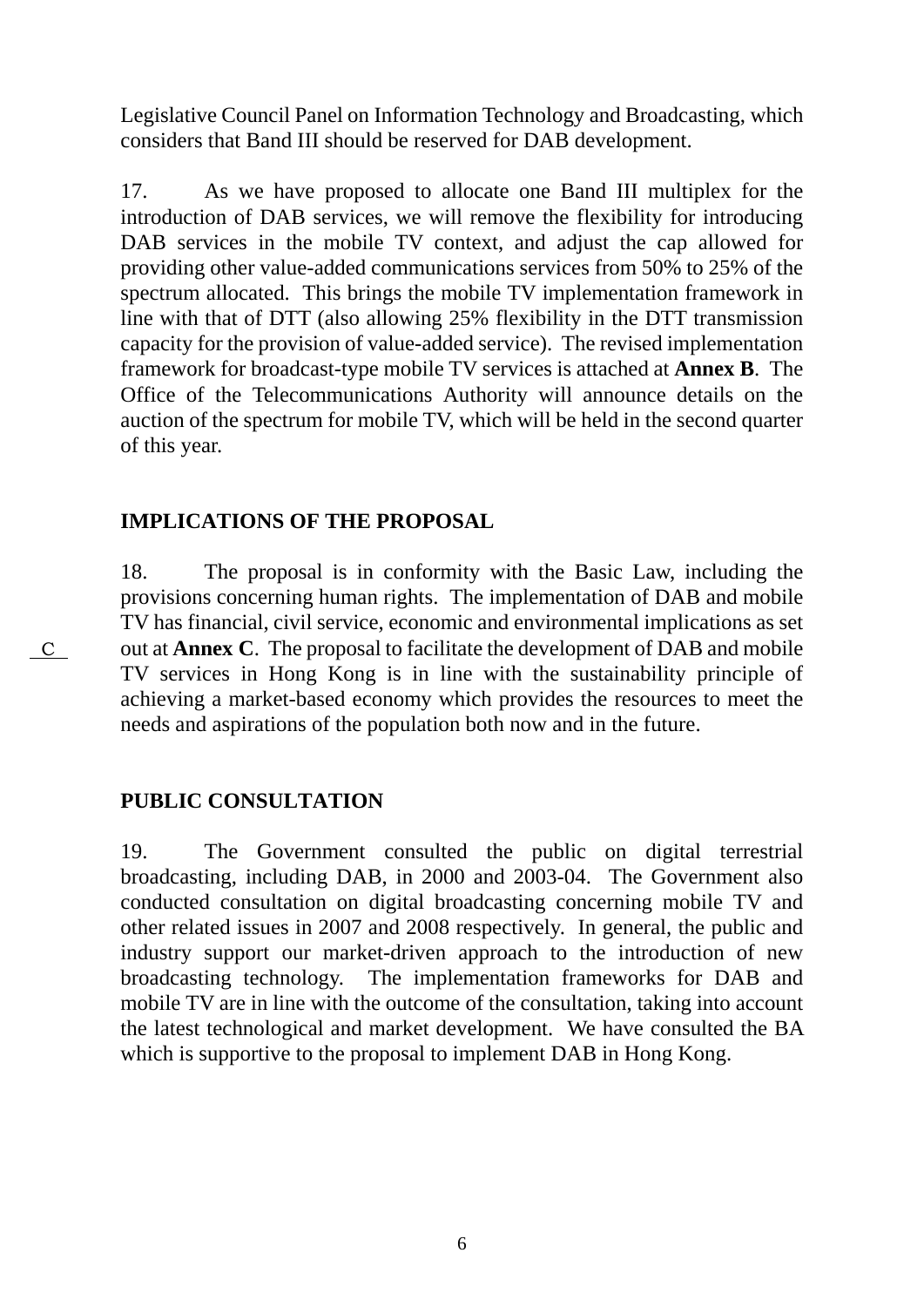# **PUBLICITY**

20. We will hold a press conference to promulgate the implementation frameworks set out in Annexes A and B and issue a press release on 11 February 2010. A spokesperson will be made available to answer enquiries from the media and the public. We will also brief the Legislative Council Panel on Information Technology and Broadcasting.

# **ENQUIRY**

21. Any enquiry about this brief may be directed to Mr Aaron Liu, Principal Assistant Secretary for Commerce and Economic Development (Communications and Technology) A at 2189 2236 or aaronliu@cedb.gov.hk.

**Commerce and Economic Development Bureau 11 February 2010**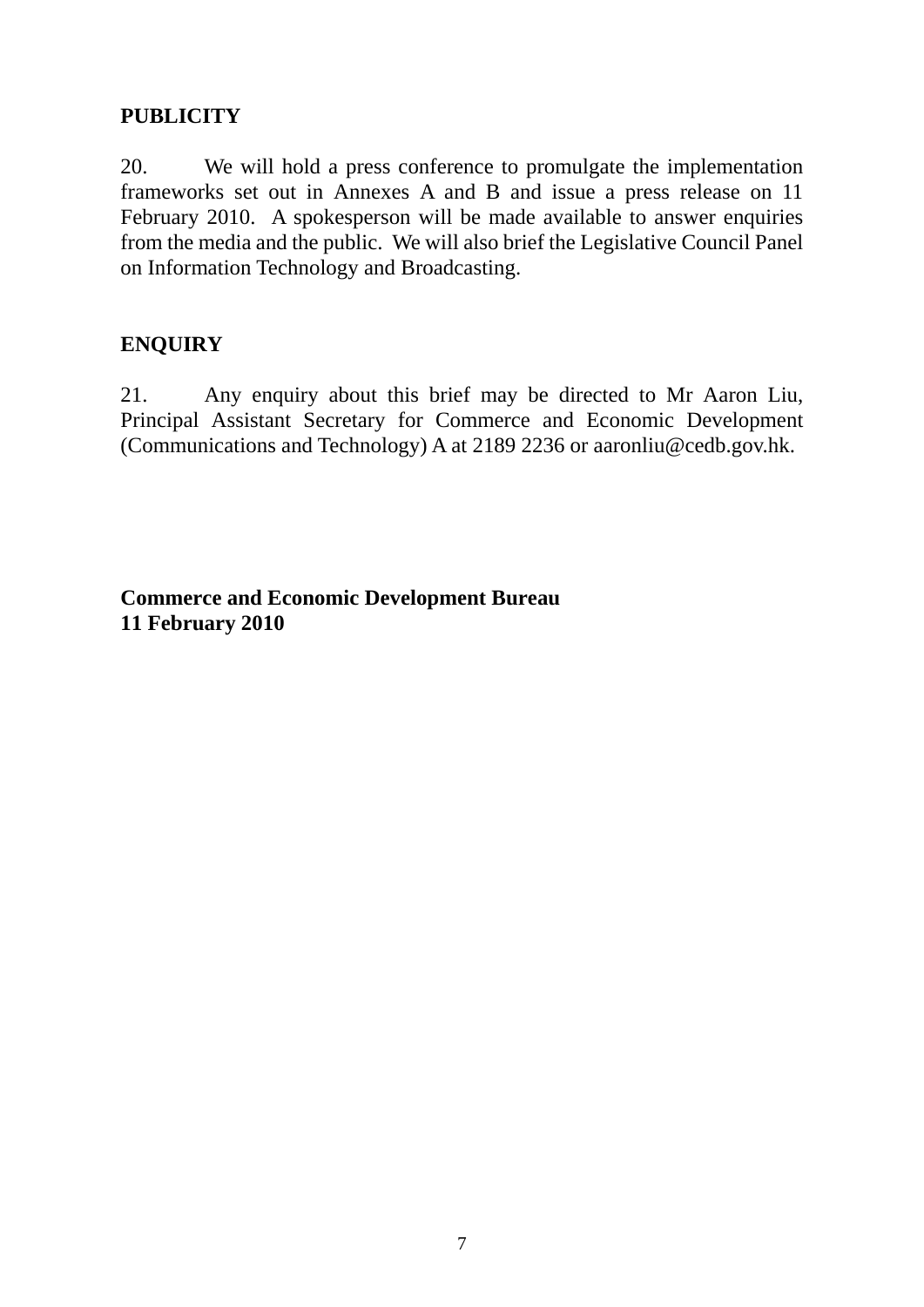### **Annex A**

### **Framework for Development of Digital Audio Broadcasting (DAB) Services in Hong Kong**

### **(A) Implementation Timetable**

We aim to commence the launch of DAB by late 2010/early 2011, with the digital network extended to cover 95% of the territory by 2013. Milestones will be set for the network development and service provision, with performance bond at an appropriate amount to be imposed on the successful applicant.

There is no plan for analogue switch-off. The Government will monitor market and technology development and review the situation within reasonable time after the launch of the DAB service.

### **(B) Technical Standards**

We will adopt a technology-neutral approach. It will be for the broadcasters to decide on the technical standards to be adopted. For planning purpose, we note that Eureka 147 is the prevailing technical standard providing DAB services using Band III frequency, which supports seven CD-quality audio channels in one Band III multiplex. However, if the more advanced DAB+ standard is used. Up to 13 CD-quality audio channels can be provided through one Band III multiplex.

#### **(C) Spectrum Allocation and Scope of Service**

Out of the four Band III multiplexes (i.e., a frequency channel for digital transmission) available to Hong Kong, we will invite interested parties (including existing sound broadcasting licensees and new licence applicants) to submit applications for sharing the transmission capacity of one multiplex (219.584 – 221.120 MHz, also known as Channel No. 11C) for the provision of DAB services covering the territory of Hong Kong. Spectrum utilisation fees will not be required.

Taking into account overseas experience with DAB implementation and the value of the frequency spectrum, we consider it prudent to release **one 1.5 MHz Band III multiplex** for DAB (i.e., **capable of carrying seven CD-quality audio channels** with a territory-wide coverage based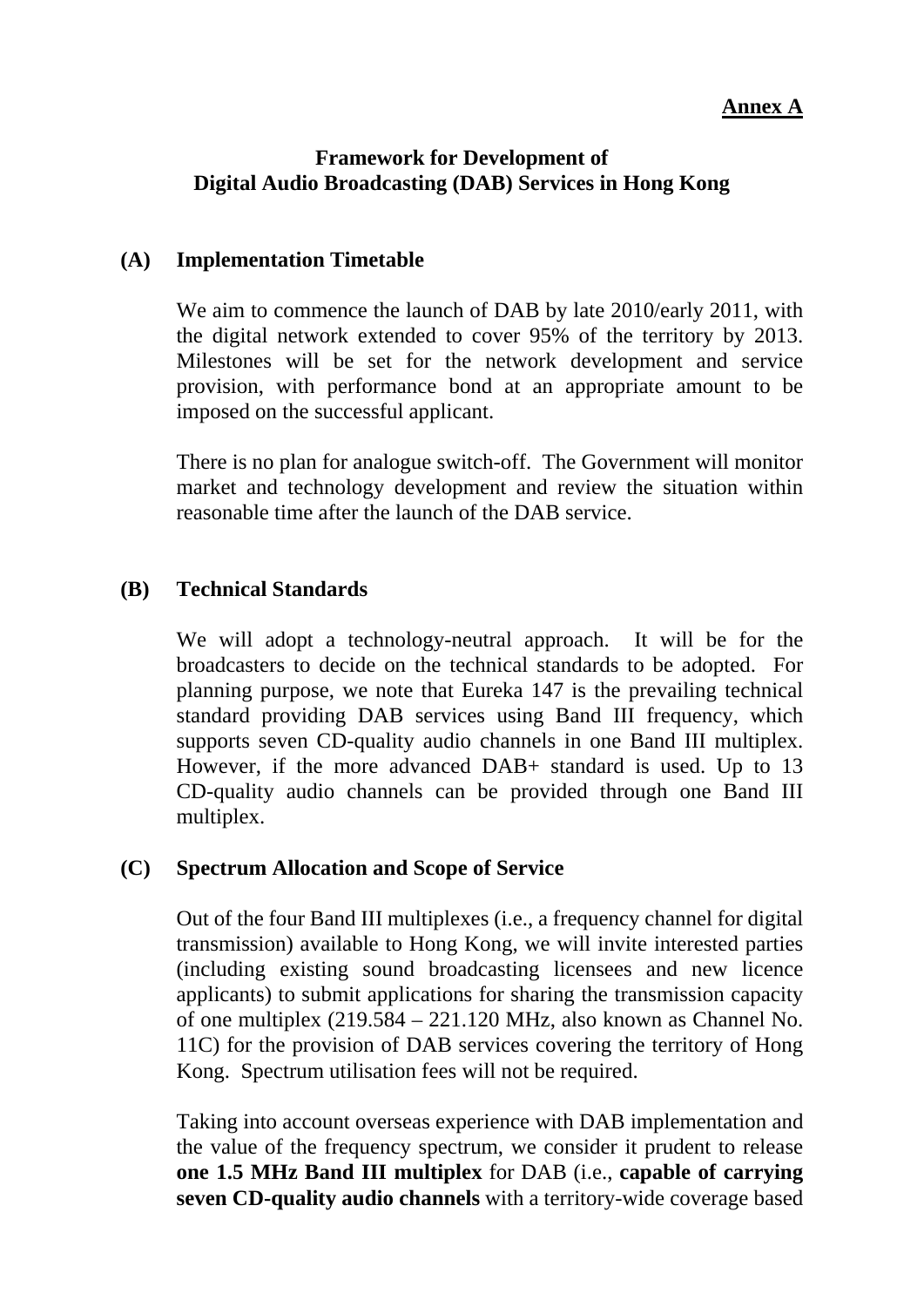on the prevailing Eureka 147 DAB technology or **up to 13 CD-quality audio channels** if DAB+ technology is used). The Government has the discretion to release more than one multiplex should there be meritorious applications which justify such release. L Band will be reserved.

Applicants will be required to submit their investment and programming plans before the deadline to be specified by the Administration. The DAB services shall not be subject to requirements on programming genres. The operator(s) will be required to broadcast announcements in the public interest provided by the Government and publicity materials of the Broadcasting Authority (BA).

### **(D) Licensing Arrangements**

Commercial DAB services should be provided through a sound broadcasting licence issued under Part IIIA of the Telecommunciations Ordinance (TO)(Cap. 106), and regulated under the TO and Part IV of the Broadcasting Authority Ordinance (Cap. 391). Any licensing application, either by new applicant(s) or existing commercial sound broadcaster(s), will be considered in accordance with the licensing regime under the TO. Licences of the existing broadcaster(s) may be suitably amended upon successful application. New licences will be granted to successful new comers.

DAB services will also be subject to the relevant radio codes of practice promulgated by the BA, and technical directions to be issued by the Telecommunications Authority (TA), as in the case of existing analogue sound broadcasting services.

#### **(E) Access to Hilltop Broadcasting Sites**

Sharing of existing hilltop broadcasting site facilities (including transmission equipment) is necessary and will be subject to commercial agreement among the DAB operators. The TA could intervene and adjudicate if mutual agreement cannot be reached.

Communications and Technology Branch, Commerce and Economic Development Bureau February 2010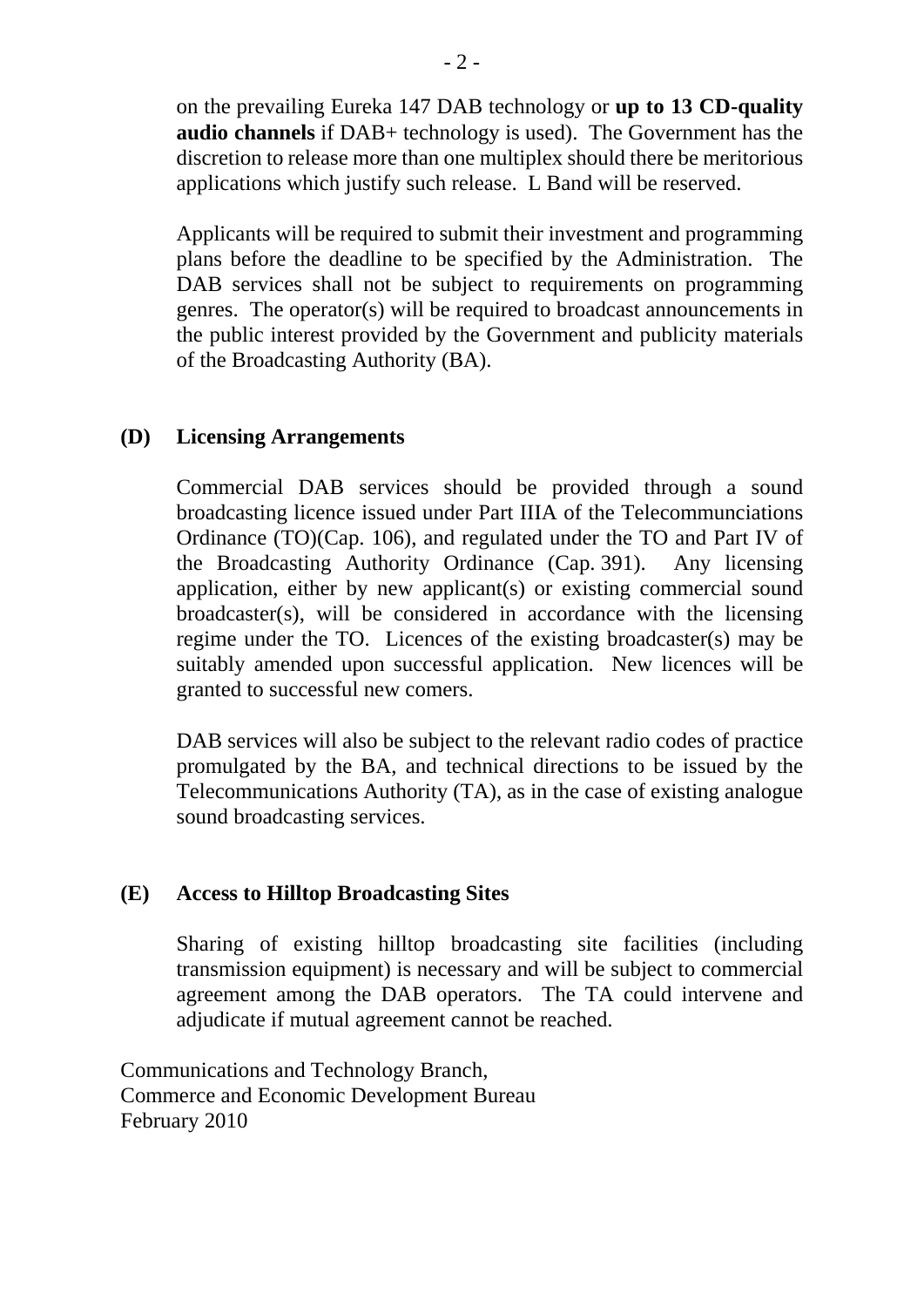### **Annex B**

### **Framework for Development of Broadcast-type Mobile TV Services in Hong Kong**

### **(A) Spectrum Availability**

The following frequency multiplex (i.e., a frequency channel for digital transmission) in the relevant band of frequency spectrum should be released for the introduction of broadcast-type mobile TV services in Hong Kong:

One frequency multiplex of 8MHz (678MHz – 686MHz, also known as Channel No. 47) in UHF Band.

### **(B) Spectrum Allocation**

The spectrum to be released in (A) above should be allocated primarily for development of broadcast-type mobile TV services. While at least 75% of the transmission capacity should be used to provide mobile TV services, the operator may harness the remaining capacity of the UHF Band multiplex allocated for delivery of other services such as datacasting. To allow further flexibility, the mandatory percentage of transmission capacity dedicated for mobile TV services will be subject to review by OFTA within five years from the assignment of the frequency multiplex to the successful bidders.

#### **(C) Spectrum Assignment**

The spectrum to be released primarily for mobile TV services in (A) above should be assigned through auction with a pre-qualification process. The spectrum utilisation fee should be determined by auction. Subject to (F) below, bidders should propose obligations to roll out mobile TV services taking into account their deployment plan of the relevant mobile TV transmission technology. Such milestones will be tied with performance bond at an appropriate amount to be imposed on the successful bidder.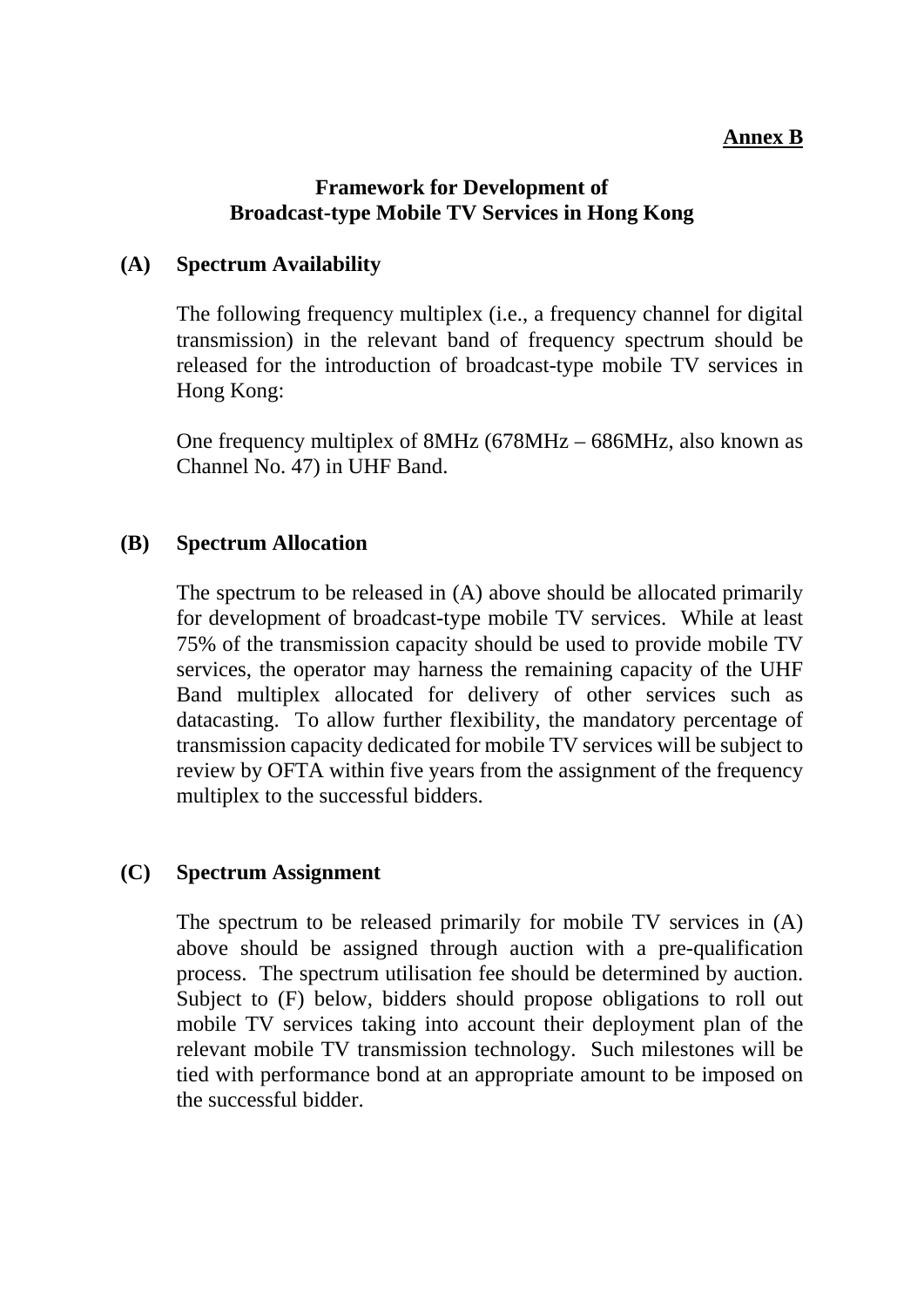### **(D) Licensing Arrangements**

Under the Telecommunications Ordinance (TO) (Cap. 106), an operator of the network used to transmit mobile TV services via the assigned spectrum is required to obtain a unified carrier licence<sup>1</sup>. In case that the successful bidder rents out its transmission capacity to another mobile TV service provider, the latter is required to obtain a services-based operator licence for the provision of mobile TV services and other permitted telecommunications services to the public.

Regarding the regulation of mobile TV programming, the content of mobile TV, either local broadcast-type or streaming-type, should be subject to regulation by general laws but not the Broadcasting Ordinance  $(Cap. 562)^2$ . To enable self-regulation, the industry will be required to develop codes of practice on provision of mobile TV services before service commencement. The codes should include, among others, the requirement of conditional access with a view to protecting public morals and children.

### **(E) Access to Hilltop Broadcasting Sites**

Sharing of existing hilltop broadcasting site facilities is supported and will be subject to commercial agreement while the TA could intervene and adjudicate if mutual agreement cannot be reached.

### **(F) Geographical Coverage**

As prospective mobile TV service operators will be able to set up transmitting stations by sharing the hilltop broadcasting sites and facilities of terrestrial television broadcasters, provision of coverage for 50% of the population within 18 months from the grant of the unified carrier licence should be set out as a licence obligation for the operators.

Coverage in tunnels as well as the mass transit railway network will not be mandatory. Mobile TV service operator may negotiate with the

1 For an incumbent carrier, it may opt to merge its existing carrier licence(s) with the new unified carrier licence.

 $\overline{2}$  A provider of mobile TV services that are not primarily targeting Hong Kong will need a non-domestic television programme service licence under the BO.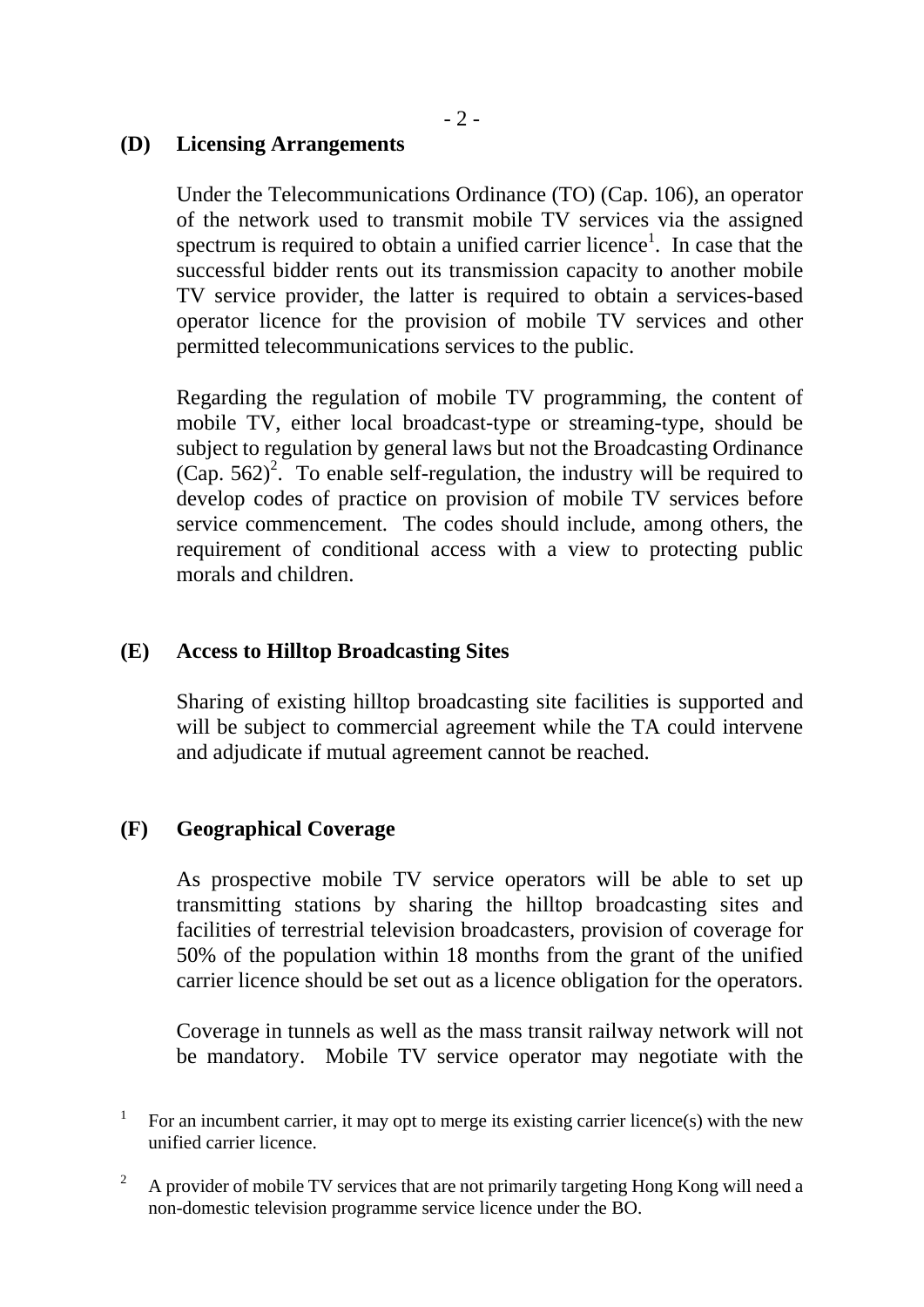railway company and tunnel operators for coverage based on commercial consideration.

#### **(G) Technical Standards**

We should adopt a market-led and technology-neutral approach by leaving the market to select the technical standards for broadcast-type mobile TV services.

### **(H) Timetable**

We aim to auction the frequency spectrum and license local broadcast-type mobile TV services within 2010.

Communications and Technology Branch, Commerce and Economic Development Bureau February 2010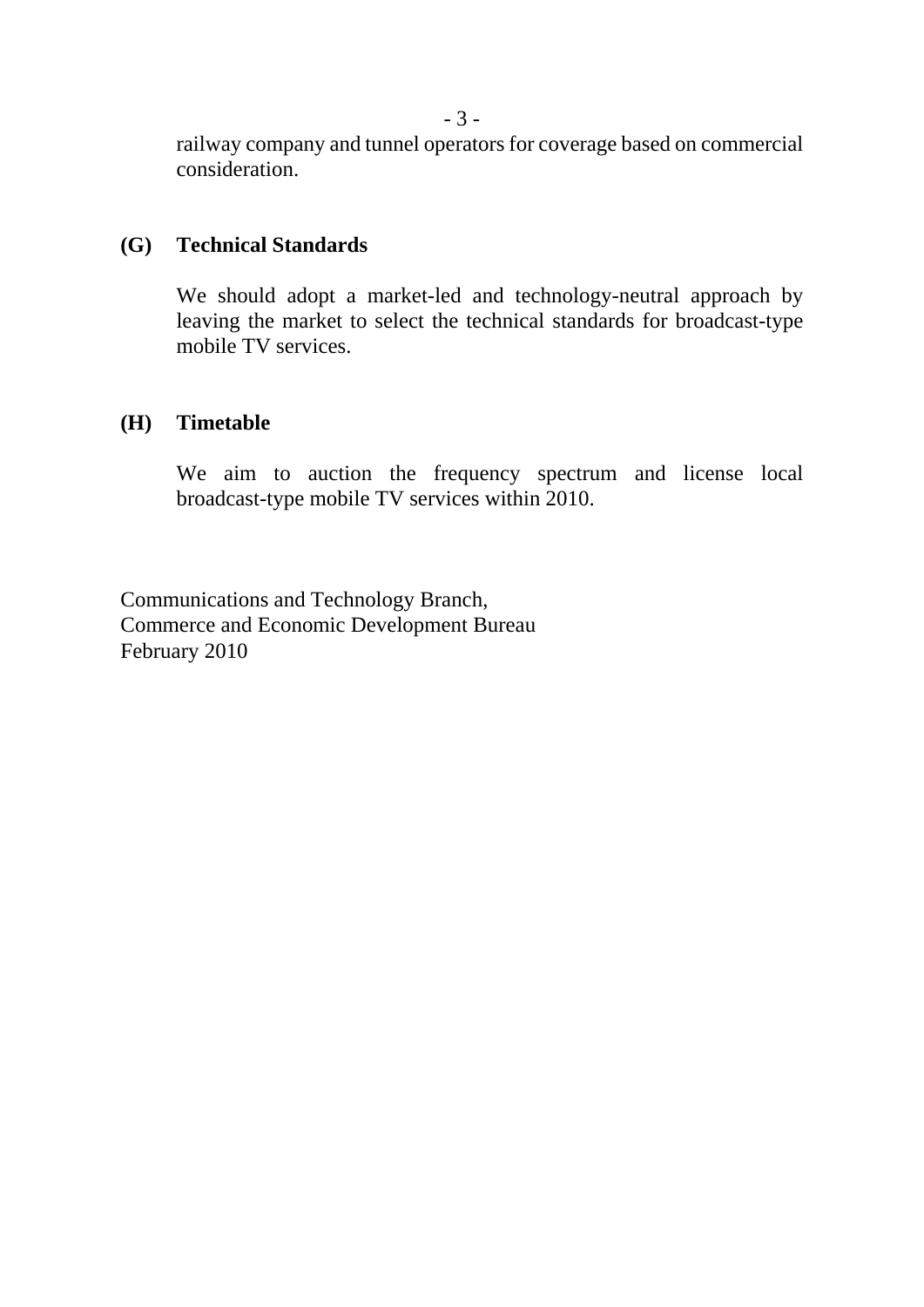# **Annex C**

# **Financial, Civil Service, Economic and Environmental Implications**

### **Financial and Civil Service Implications**

 With respect to mobile TV, there will be additional lump-sum revenue for Government when the frequency spectrum is auctioned in 2010. The spectrum utilisation fee receivable will be determined by auction. Through updating the mobile TV implementation framework to withdraw two Band III multiplexes, the revenue forgone is estimated to be \$2 million.

2. The prospective mobile network operator needs to hold a unified carrier licence or a services-based operator licence issued under the Telecommunications Ordinance. The exact additional revenue to be generated in respect of the unified carrier licence would hinge on whether the mobile TV spectrum is to be taken up by new or existing unified carrier licensees. Assuming a new unified carrier licence is granted, the annual licence fee should be around \$5.5 million (comprising fixed fee, spectrum fee, base station fee and customer connection fee). In case that the mobile TV spectrum is assigned to an existing unified carrier licensee, the annual licence fee is estimated to be around \$0.5 million as the licensee has already paid the fixed fee and customer connection fee under its existing licence. The licence fee payable by the operator will by and large seek to recover the full cost incurred by OFTA in regulating the services and should be subject to review on the basis of the full-cost recovery principle.

3. With respect to DAB services, in line with the Government's policy of full-cost recovery, the additional costs incurred for administering the new DAB services will be recovered from the licensees. The additional revenue will depend on the mix of existing and new licensees and the number of DAB channels taken up.

4. The estimated capital investment for the DAB transmitting facilities amounts to \$35 million to \$40 million which would be funded by the participating DAB operators. TELA and OFTA will absorb the extra financial and staffing resources for co-ordination with the industry on the implementation details. No additional staff will be required by TELA and OFTA for regulating the proposed new DAB services.